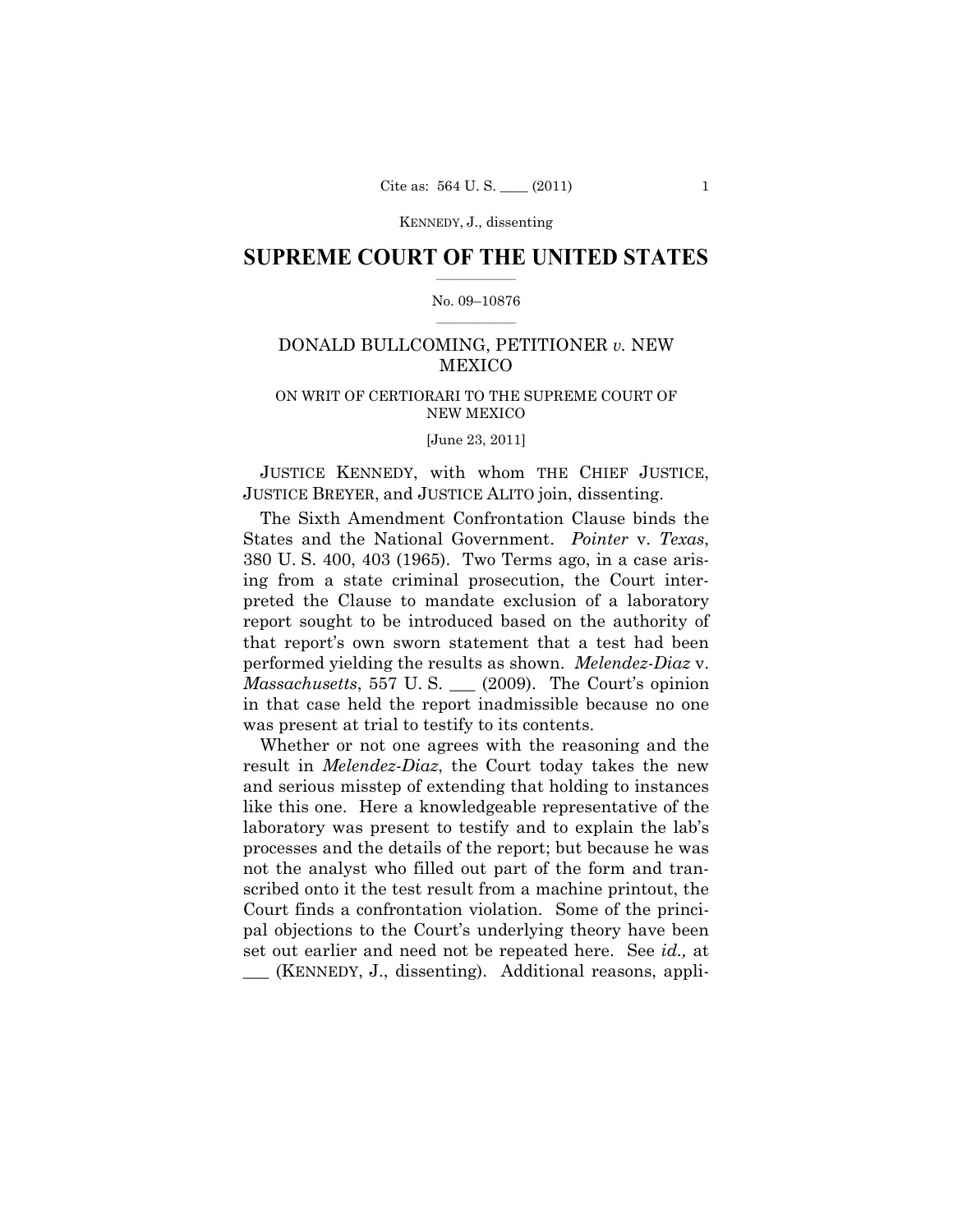cable to the extension of that doctrine and to the new ruling in this case, are now explained in support of this respectful dissent.

I

 Before today, the Court had not held that the Confrontation Clause bars admission of scientific findings when an employee of the testing laboratory authenticates the findings, testifies to the laboratory's methods and practices, and is cross-examined at trial. Far from replacing live testimony with "systematic" and "extrajudicial" examinations, *Davis* v. *Washington,* 547 U. S. 813*,* 835, 836 (2006) (THOMAS, J., concurring in judgment in part and dissenting in part) (emphasis deleted and internal quotation marks omitted), these procedures are fully consistent with the Confrontation Clause and with well-established principles for ensuring that criminal trials are conducted in full accord with requirements of fairness and reliability and with the confrontation guarantee. They do not "resemble Marian proceedings." *Id.,* at 837.

 The procedures followed here, but now invalidated by the Court, make live testimony rather than the "solemnity" of a document the primary reason to credit the laboratory's scientific results. *Id.,* at 838. Unlike *Melendez-Diaz*, where the jury was asked to credit a laboratory's findings based solely on documents that were "quite plainly affidavits,"  $557 \text{ U.S.}$ , at  $\_\_\_\_\_\_\_\_\_\_\_\_\_\_\_\_\$ . at 1) (THOMAS, J., concurring) (internal quotation marks omitted), here the signature, heading, or legend on the document were routine authentication elements for a report that would be assessed and explained by in-court testimony subject to full cross-examination. The only sworn statement at issue was that of the witness who was present and who testified.

 The record reveals that the certifying analyst's role here was no greater than that of anyone else in the chain of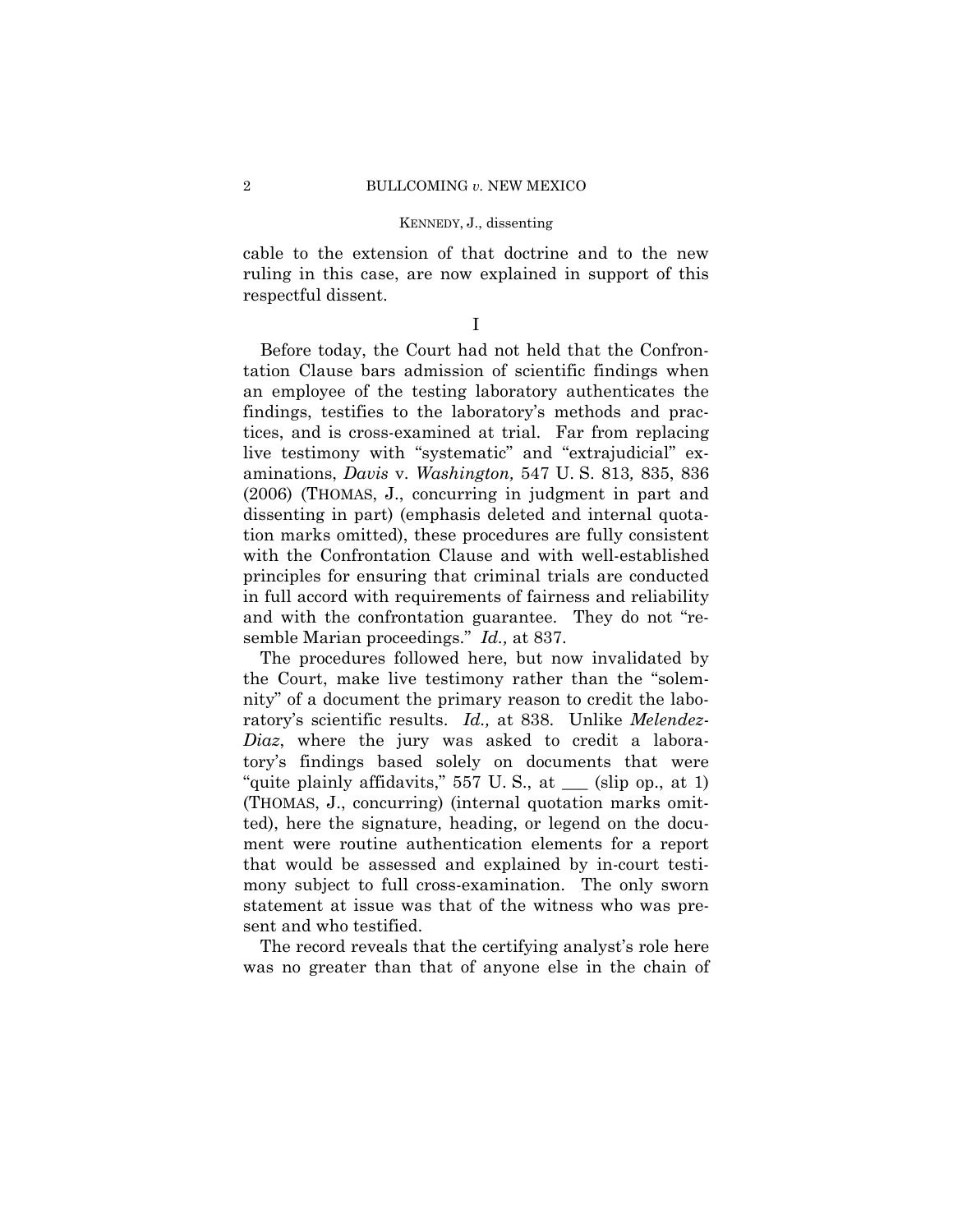custody. App. 56 (laboratory employee's testimony agreeing that "once the material is prepared and placed in the machine, you don't need any particular expertise to record the results"). The information contained in the report was the result of a scientific process comprising multiple participants' acts, each with its own evidentiary significance. These acts included receipt of the sample at the laboratory; recording its receipt; storing it; placing the sample into the testing device; transposing the printout of the results of the test onto the report; and review of the results. See *Id.,* at 48–56; see also Brief for State of New Mexico Dept. of Health Scientific Laboratory Division as *Amicus Curiae* 4 (hereinafter New Mexico Scientific Laboratory Brief) ("Each blood sample has original testing work by  $\ldots$  as many as seve[n] analysts  $\ldots$  ."); App. 62 (indicating that this case involved three laboratory analysts who, respectively, received, analyzed, and reviewed analysis of the sample); cf. Brief for State of Indiana et al. as *Amici Curiae* in *Briscoe* v. *Virginia,* O. T. 2009, No. 07– 11191, p. 10 (hereinafter Indiana Brief) (explaining that DNA analysis can involve the combined efforts of up to 40 analysts).

 In the New Mexico scientific laboratory where the blood sample was processed, analyses are run in batches involving 40–60 samples. Each sample is identified by a computer-generated number that is not linked back to the file containing the name of the person from whom the sample came until after all testing is completed. See New Mexico Scientific Laboratory Brief 26. The analysis is mechanically performed by the gas chromatograph, which may operate—as in this case—after all the laboratory employees leave for the day. See *id.,* at 17. And whatever the result, it is reported to both law enforcement and the defense. See *id.,* at 36.

 The representative of the testing laboratory whom the prosecution called was a scientific analyst named Mr.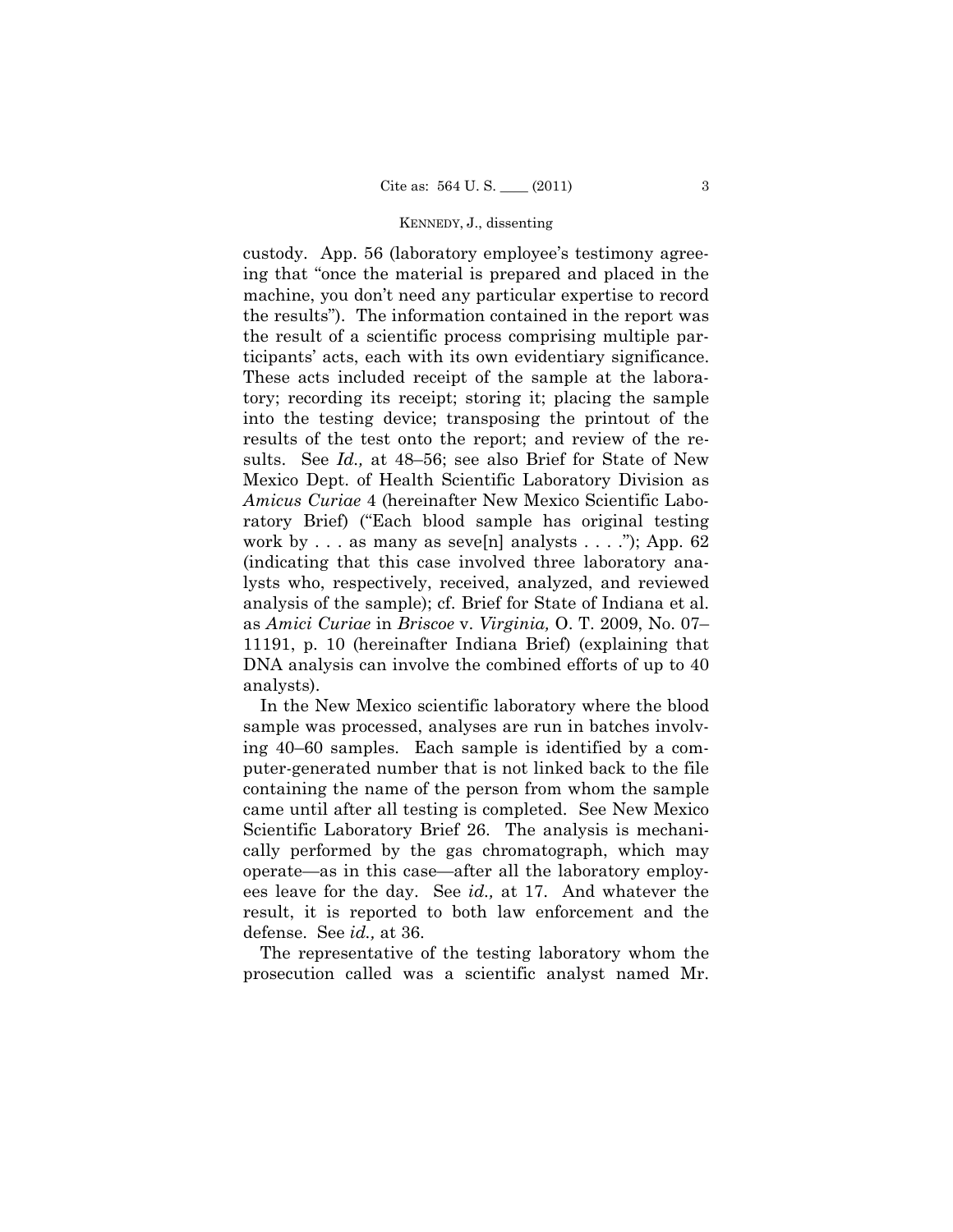Razatos. He testified that he "help[ed] in overseeing the administration of these programs throughout the State," and he was qualified to answer questions concerning each of these steps. App. 49. The Court has held that the government need not produce at trial "everyone who laid hands on the evidence," *Melendez-Diaz, supra*, at <sub>\_\_\_</sub>, n. 1 (slip op., at 5, n. 1). Here, the defense used the opportunity in cross-examination to highlight the absence at trial of certain laboratory employees. Under questioning by Bullcoming's attorney, Razatos acknowledged that his name did not appear on the report; that he did not receive the sample, perform the analysis, or complete the review; and that he did not know the reason for some personnel decisions. App. 58. After weighing arguments from defense counsel concerning these admissions, and after considering the testimony of Mr. Razatos, who knew the laboratory's protocols and processes, the jury found no reasonable doubt as to the defendant's guilt.

 In these circumstances, requiring the State to call the technician who filled out a form and recorded the results of a test is a hollow formality. The defense remains free to challenge any and all forensic evidence. It may call and examine the technician who performed a test. And it may call other expert witnesses to explain that tests are not always reliable or that the technician might have made a mistake. The jury can then decide whether to credit the test, as it did here. The States, furthermore, can assess the progress of scientific testing and enact or adopt statutes and rules to ensure that only reliable evidence is admitted. Rejecting these commonsense arguments and the concept that reliability is a legitimate concern, the Court today takes a different course. It once more assumes for itself a central role in mandating detailed evidentiary rules, thereby extending and confirming *Melendez-Diaz*'s "vast potential to disrupt criminal procedures." 557 U. S., at \_\_\_ (slip op., at 3) (KENNEDY, J.,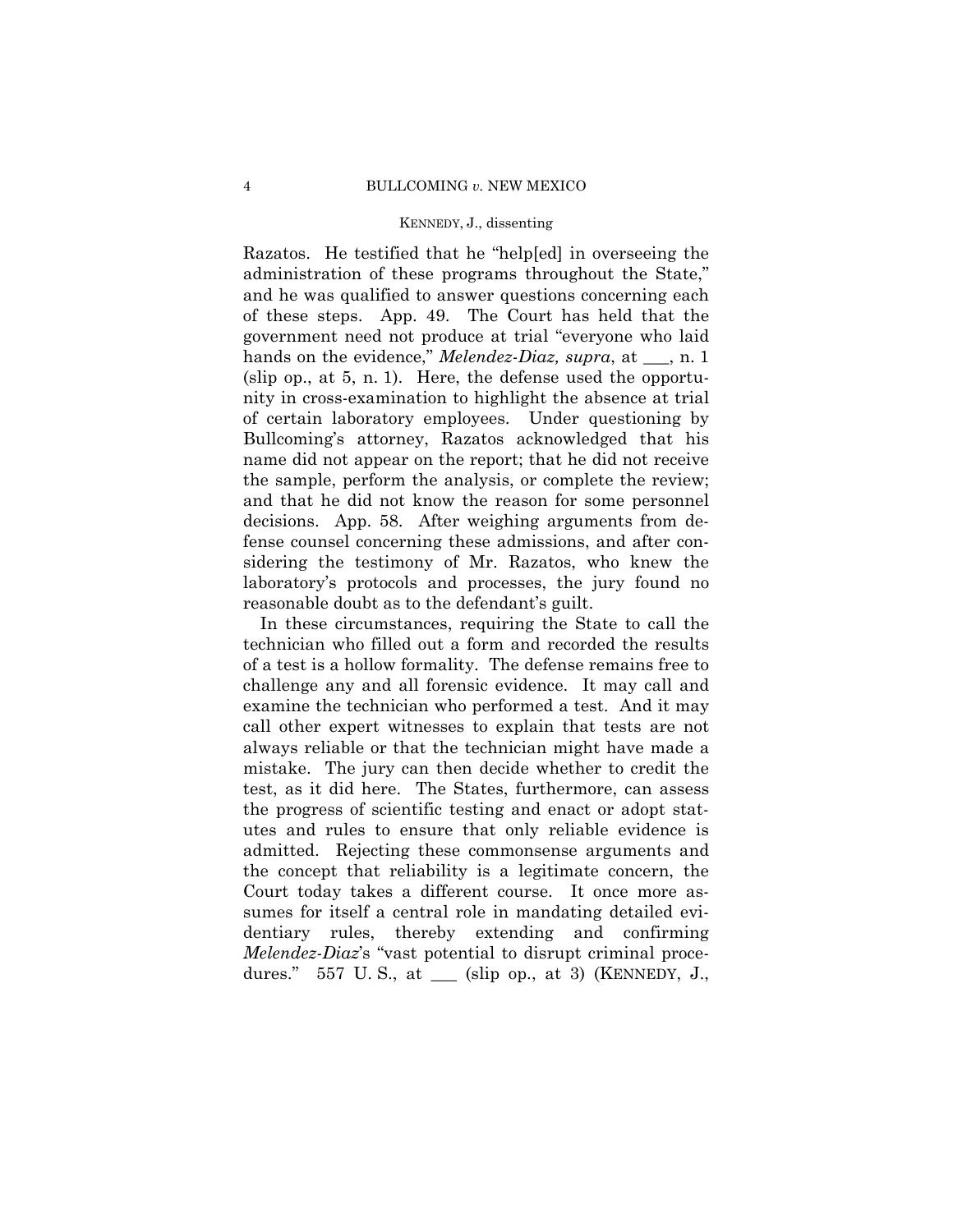dissenting).

# II

 The protections in the Confrontation Clause, and indeed the Sixth Amendment in general, are designed to ensure a fair trial with reliable evidence. But the *Crawford* v. *Washington,* 541 U. S. 36 (2004), line of cases has treated the reliability of evidence as a reason to exclude it. *Id.*, at 61–62. Today, for example, the Court bars admission of a lab report because it "is formalized in a signed document." *Ante*, at 15 (internal quotation marks omitted). The Court's unconventional and unstated premise is that the State—by acting to ensure a statement's reliability makes the statement more formal and therefore less likely to be admitted. Park, Is Confrontation the Bottom Line? 19 Regent U. L. Rev. 459, 461 (2007). That is so, the Court insists, because reliability does not animate the Confrontation Clause. *Ante*, at 11; *Melendez-Diaz*, *supra*, at \_\_\_ (slip op., at 11–12); *Crawford*, *supra*, at 61–62. Yet just this Term the Court ruled that, in another confrontation context, reliability was an essential part of the constitutional inquiry. See *Michigan* v. *Bryant*, 562 U. S. \_\_\_,  $_{\text{-}}$ ,  $_{\text{-}}$   $_{\text{-}}$   $\frac{(2010)}{(\text{slip op.}, \text{at } 11-12, 14-15)}$ .

 Like reliability, other principles have weaved in and out of the *Crawford* jurisprudence. Solemnity has sometimes been dispositive, see *Melendez-Diaz*, 557 U. S., at \_\_\_ (slip op., at 6); *id.*, at  $\Box$  (slip op., at 1) (THOMAS, J., concurring), and sometimes not, see *Davis*, 547 U. S., at 834–837, 841 (THOMAS, J., concurring in judgment in part and dissenting in part). So, too, with the elusive distinction between utterances aimed at proving past events, and those calculated to help police keep the peace. Compare *Davis, supra*, and *Bryant*, 562 U. S., at \_\_\_–\_\_\_ (slip op., at 24–30), with *id.*, at  $\_\_$ – $\_\_$  (slip op., at 5–9) (SCALIA, J., dissenting).

It is not even clear which witnesses' testimony could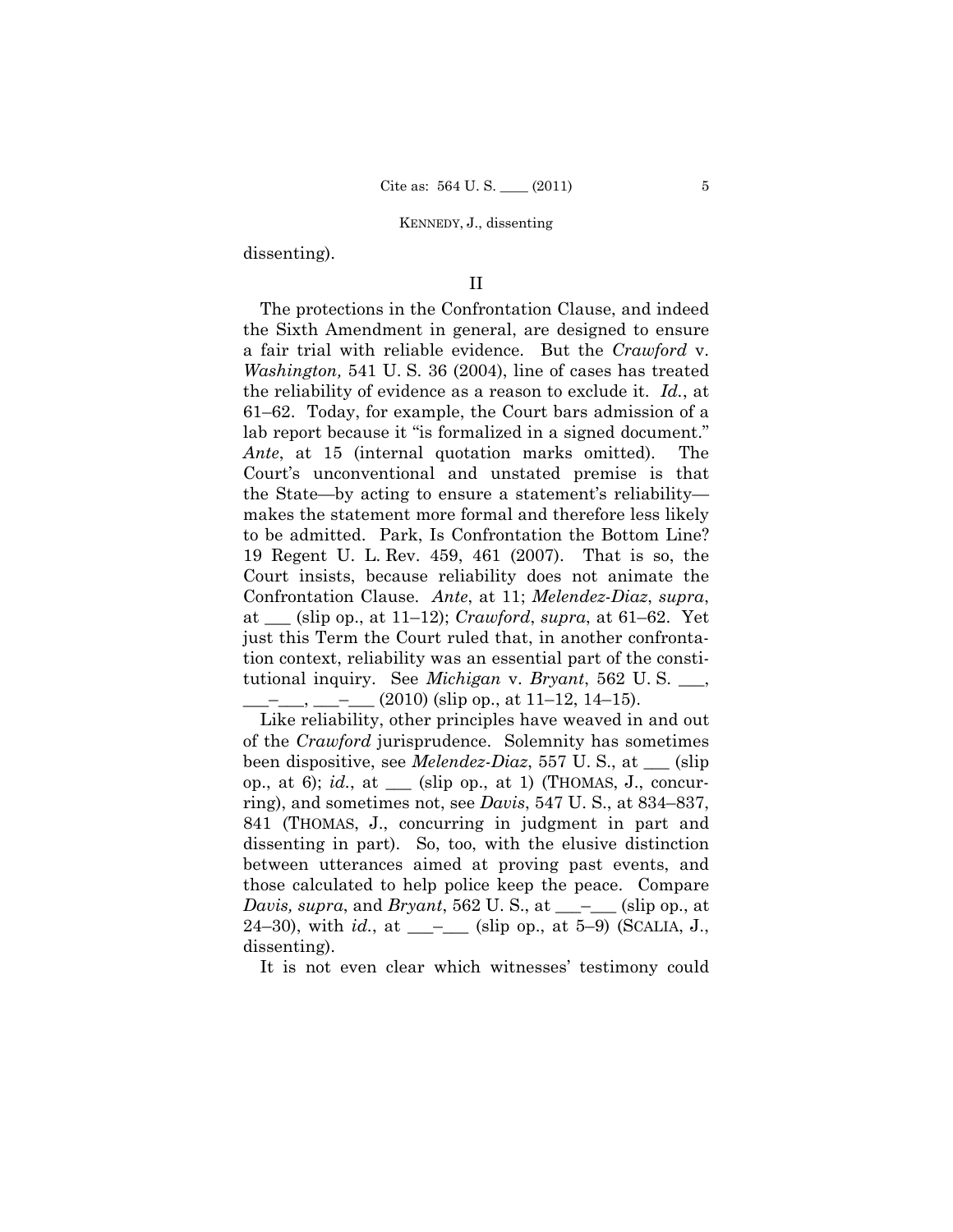render a scientific report admissible under the Court's approach. *Melendez-Diaz* stated an inflexible rule: Where "analysts' affidavits" included "testimonial statements," defendants were "entitled to be confronted with the analysts" themselves. 557 U. S., at \_\_\_ (slip op., at 5) (internal quotation marks omitted). Now, the Court reveals, this rule is either less clear than it first appeared or too strict to be followed. A report is admissible, today's opinion states, if a "live witness competent to testify to the truth of the statements made in the report" appears. *Ante*, at 1. Such witnesses include not just the certifying analyst, but also any "scientist who . . . perform[ed] or observe[d] the test reported in the certification." *Ante*, at 2.

 Today's majority is not committed in equal shares to a common set of principles in applying the holding of *Crawford*. Compare *Davis*, *supra* (opinion for the Court by SCALIA, J.), with *id.*, at 834 (THOMAS, J., concurring in judgment in part and dissenting in part); and *Bryant*, *supra*, (opinion for the Court by SOTOMAYOR, J.), with *id.*, at \_\_\_ (THOMAS, J., concurring in judgment), and *id.*, at \_\_\_ (SCALIA, J., dissenting), and *id.*, at \_\_\_ (GINSBURG, J., dissenting); and *ante*, at  $\_\_$  (slip op., at 1) (opinion of the Court), with *ante,* at \_\_\_ (slip op., at 1) (SOTOMAYOR, J., concurring). That the Court in the wake of *Crawford* has had such trouble fashioning a clear vision of that case's meaning is unsettling; for *Crawford* binds every judge in every criminal trial in every local, state, and federal court in the Nation. This Court's prior decisions leave trial judges to "guess what future rules this Court will distill from the sparse constitutional text," *Melendez-Diaz, supra,* at \_\_\_ (slip op., at 2) (KENNEDY, J., dissenting), or to struggle to apply an "amorphous, if not entirely subjective," "highly context-dependent inquiry" involving "open-ended balancing." *Bryant, supra,* at \_\_\_ (slip op., at 15–16) (SCALIA, J., dissenting) (internal quotation marks omitted) (listing 11 factors relevant under the majority's approach).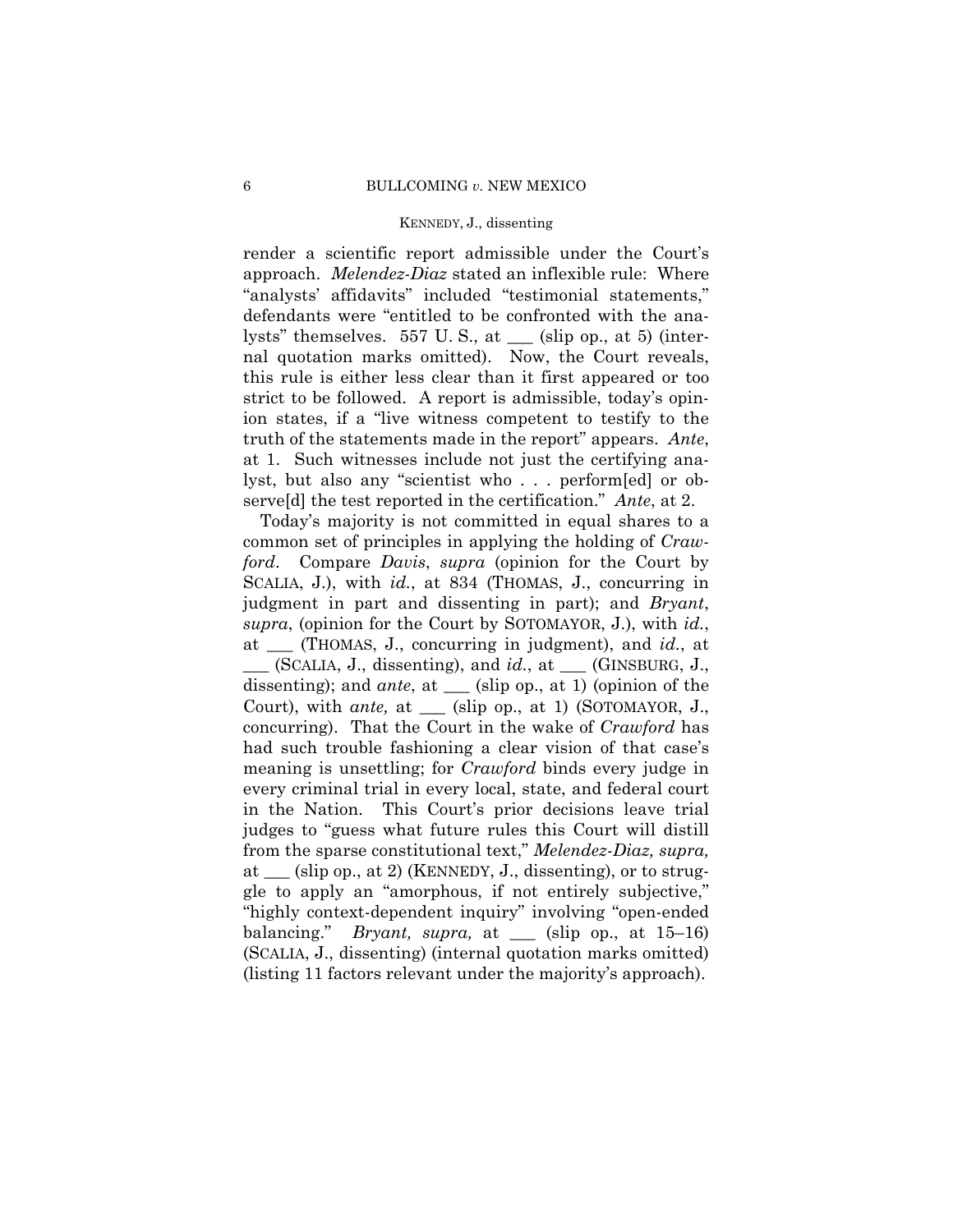The persistent ambiguities in the Court's approach are symptomatic of a rule not amenable to sensible applications. Procedures involving multiple participants illustrate the problem. In *Melendez-Diaz* the Court insisted that its opinion did not require everyone in the chain of custody to testify but then qualified that "what testimony *is* introduced must . . . be introduced live." 557 U. S., at \_\_\_, n. 1 (slip op., at 5, n. 1); *ante*, at 6, n. 2. This could mean that a statement that evidence remained in law-enforcement custody is admissible if the statement's maker appears in court. If so, an intern at police headquarters could review the evidence log, declare that chain of custody was retained, and so testify. The rule could also be that that the intern's statement—which draws on statements in the evidence log—is inadmissible unless every officer who signed the log appears at trial. That rule, if applied to this case, would have conditioned admissibility of the report on the testimony of three or more identified witnesses. See App. 62. In other instances, 7 or even 40 witnesses could be required. See *supra,* at 3. The court has thus—in its fidelity to *Melendez-Diaz*—boxed itself into a choice of evils: render the Confrontation Clause pro forma or construe it so that its dictates are unworkable.

## III

*Crawford* itself does not compel today's conclusion. It is true, as *Crawford* confirmed, that the Confrontation Clause seeks in part to bar the government from replicating trial procedures outside of public view. See 541 U. S., at 50; *Bryant*, *supra,* at \_\_\_ (slip op., at 11–12). *Crawford*  explained that the basic purpose of the Clause was to address the sort of abuses exemplified at the notorious treason trial of Sir Walter Raleigh. 541 U. S., at 51. On this view the Clause operates to bar admission of out-ofcourt statements obtained through formal interrogation in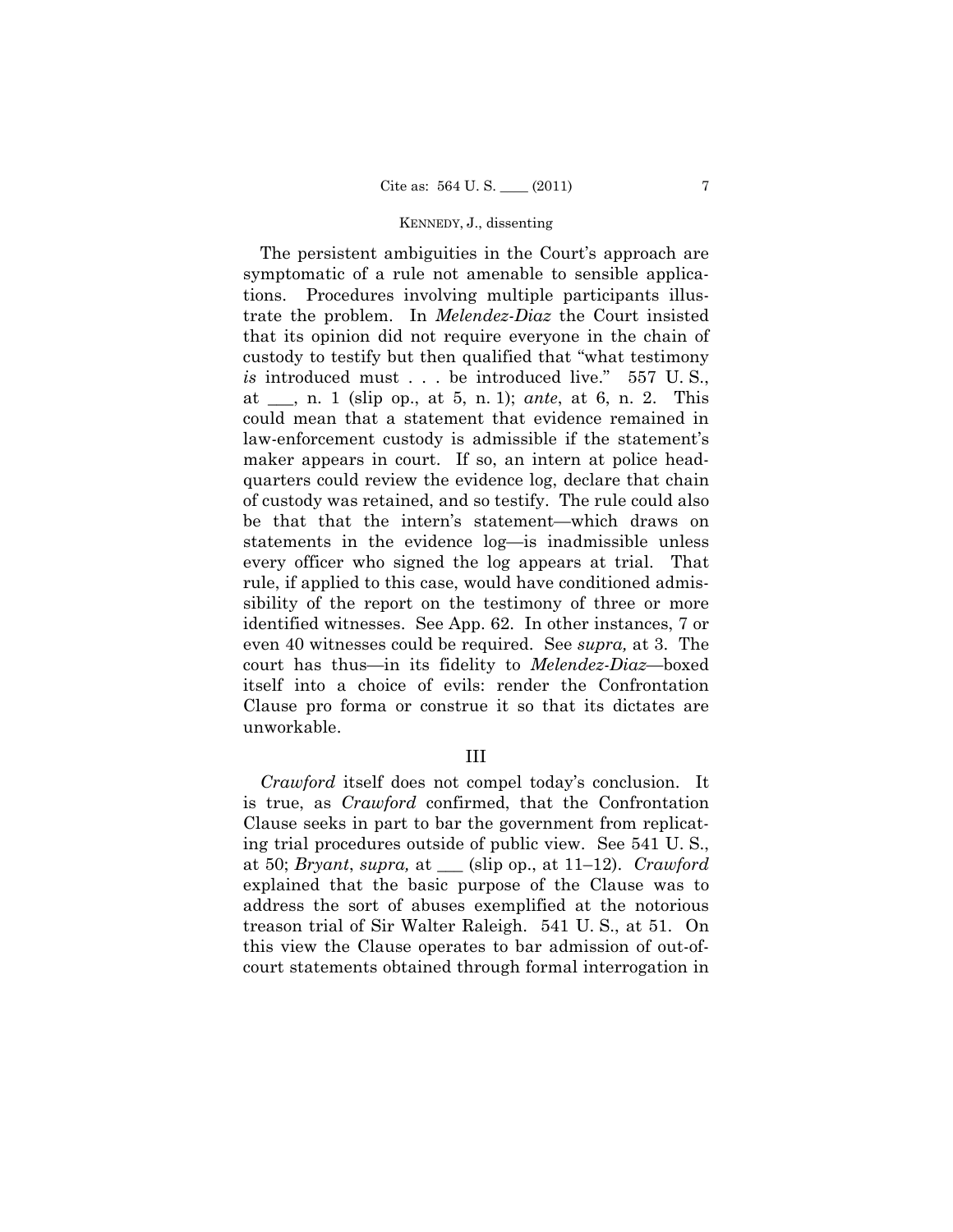preparation for trial. The danger is that innocent defendants may be convicted on the basis of unreliable, untested statements by those who observed—or claimed to have observed—preparation for or commission of the crime. And, of course, those statements might not have been uttered at all or—even if spoken—might not have been true.

 A rule that bars testimony of that sort, however, provides neither cause nor necessity to impose a constitutional bar on the admission of impartial lab reports like the instant one, reports prepared by experienced technicians in laboratories that follow professional norms and scientific protocols. In addition to the constitutional right to call witnesses in his own defense, the defendant in this case was already protected by checks on potential prosecutorial abuse such as free retesting for defendants; resultblind issuance of reports; testing by an independent agency; routine processes performed en masse, which reduce opportunities for targeted bias; and labs operating pursuant to scientific and professional norms and oversight. See Brief for Respondent 5, 14–15, 41, 54; New Mexico Scientific Laboratory Brief 2, 26.

 In addition to preventing the State from conducting *ex parte* trials, *Crawford*'s rejection of the regime of *Ohio* v. *Roberts*, 448 U. S. 56 (1980), seemed to have two underlying jurisprudential objectives. One was to delink the intricacies of hearsay law from a constitutional mandate; and the other was to allow the States, in their own courts and legislatures and without this Court's supervision, to explore and develop sensible, specific evidentiary rules pertaining to the admissibility of certain statements. These results were to be welcomed, for this Court lacks the experience and day-to-day familiarity with the trial process to suit it well to assume the role of national tribunal for rules of evidence. Yet far from pursuing these objectives, the Court rejects them in favor of their oppo-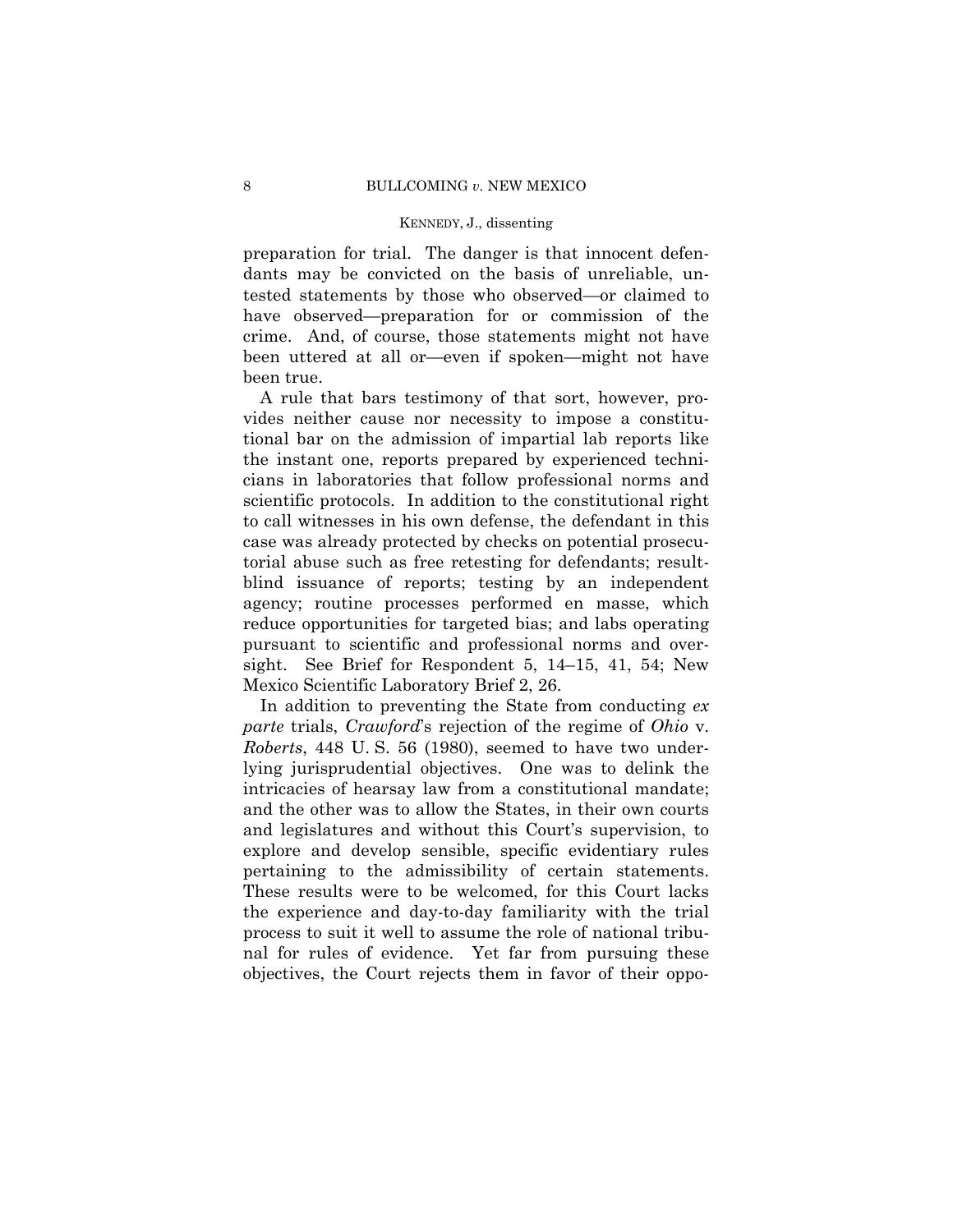sites.

 Instead of freeing the Clause from reliance on hearsay doctrines, the Court has now linked the Clause with hearsay rules in their earliest, most rigid, and least refined formulations. See, *e.g.*, Mosteller, Remaking Confrontation Clause and Hearsay Doctrine Under the Challenge of Child Sexual Abuse Prosecutions, 1993 U. Ill. L. Rev. 691, 739–740, 742, 744–746; Gallanis, The Rise of Modern Evidence Law, 84 Iowa L. Rev. 499, 502–503, 514–515, 533–537 (1999). In cases like *Melendez-Diaz* and this one, the Court has tied the Confrontation Clause to 18th century hearsay rules unleavened by principles tending to make those rules more sensible. Sklansky, Hearsay's Last Hurrah, 2009 S. Ct. Rev. 1, 5–6, 36. As a result, the Court has taken the Clause far beyond its most important application, which is to forbid sworn, *ex parte,* out-of-court statements by unconfronted and available witnesses who observed the crime and do not appear at trial.

 Second, the States are not just at risk of having some of their hearsay rules reviewed by this Court. They often are foreclosed now from contributing to the formulation and enactment of rules that make trials fairer and more reliable. For instance, recent state laws allowing admission of well-documented and supported reports of abuse by women whose abusers later murdered them must give way, unless that abuser murdered with the specific purpose of foreclosing the testimony. *Giles* v. *California*, 554 U. S. 353 (2008); Sklansky, *supra,* at 14–15. Whether those statutes could provide sufficient indicia of reliability and other safeguards to comply with the Confrontation Clause as it should be understood is, to be sure, an open question. The point is that the States cannot now participate in the development of this difficult part of the law.

 In short, there is an ongoing, continued, and systemic displacement of the States and dislocation of the federal structure. Cf. *Melendez-Diaz, supra,* at \_\_\_, \_\_\_, \_\_\_ (slip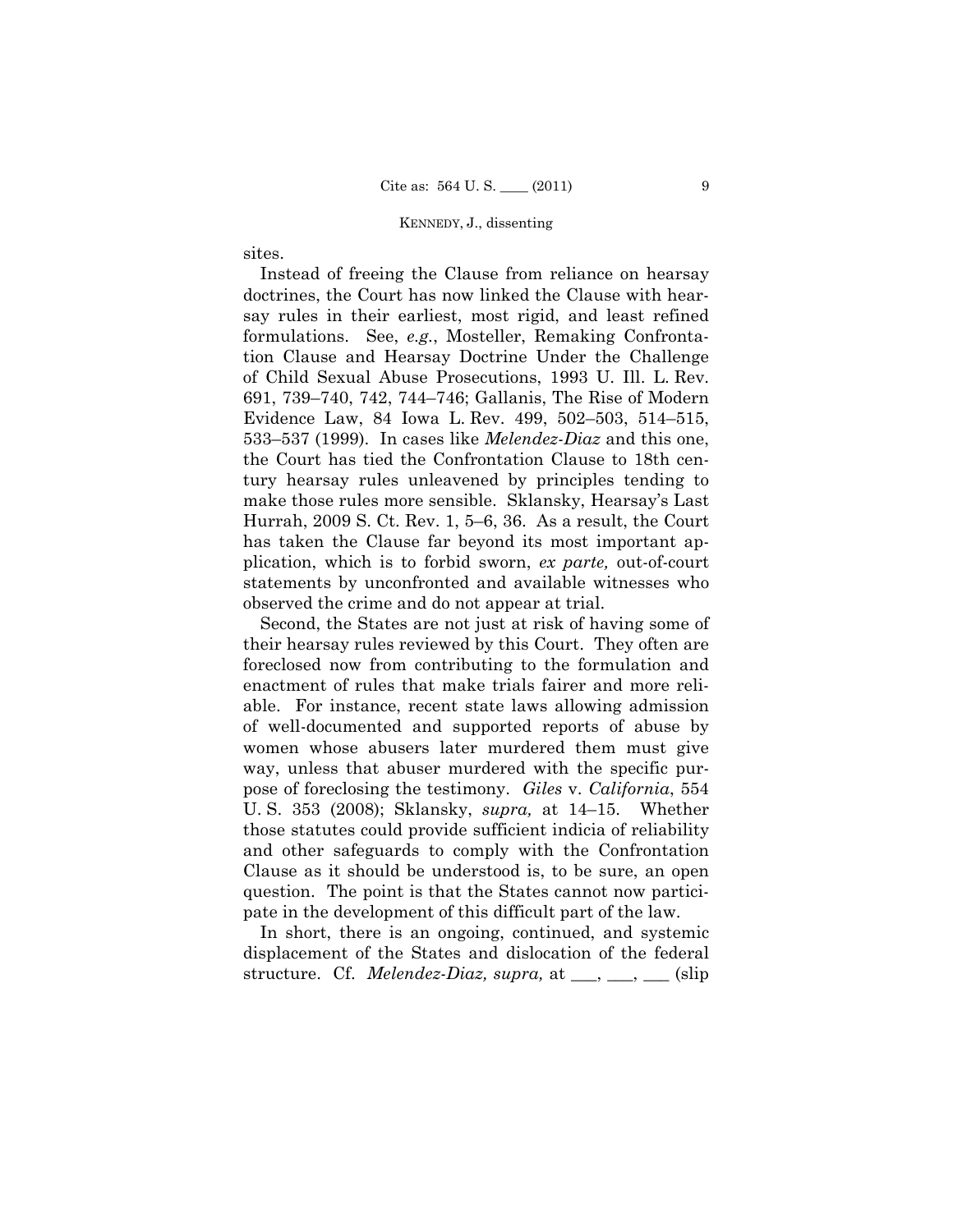op., at 2–3, 22–23). If this Court persists in applying wooden formalism in order to bar reliable testimony offered by the prosecution—testimony thought proper for many decades in state and federal courts committed to devising fair trial processes—then the States might find it necessary and appropriate to enact statutes to accommodate this new, intrusive federal regime. If they do, those rules could remain on State statute books for decades, even if subsequent decisions of this Court were to better implement the objectives of *Crawford*. This underscores the disruptive, long-term structural consequences of decisions like the one the Court announces today.

 States also may decide it is proper and appropriate to enact statutes that require defense counsel to give advance notice if they are going to object to introduction of a report without the presence in court of the technician who prepared it. Indeed, today's opinion relies upon laws of that sort as a palliative to the disruption it is causing. *Ante,* at 17 (plurality opinion). It is quite unrealistic, however, to think that this will take away from the defense the incentives to insist on having the certifying analyst present. There is in the ordinary case that proceeds to trial no good reason for defense counsel to waive the right of confrontation as the Court now interprets it.

 Today's opinion repeats an assertion from *Melendez-Diaz* that its decision will not "impose an undue burden on the prosecution." *Ante,* at 16 (plurality opinion). But evidence to the contrary already has begun to mount. See, *e.g.,* Brief for State of California et al. as *Amici Curiae* 7 (explaining that the 10 toxicologists for the Los Angeles Police Department spent 782 hours at 261 court appearances during a 1-year period); Brief for National District Attorneys Assocation et al. as *Amici Curiae* 23 (observing that each blood-alcohol analyst in California processes 3,220 cases per year on average). New and more rigorous empirical studies further detailing the unfortunate effects